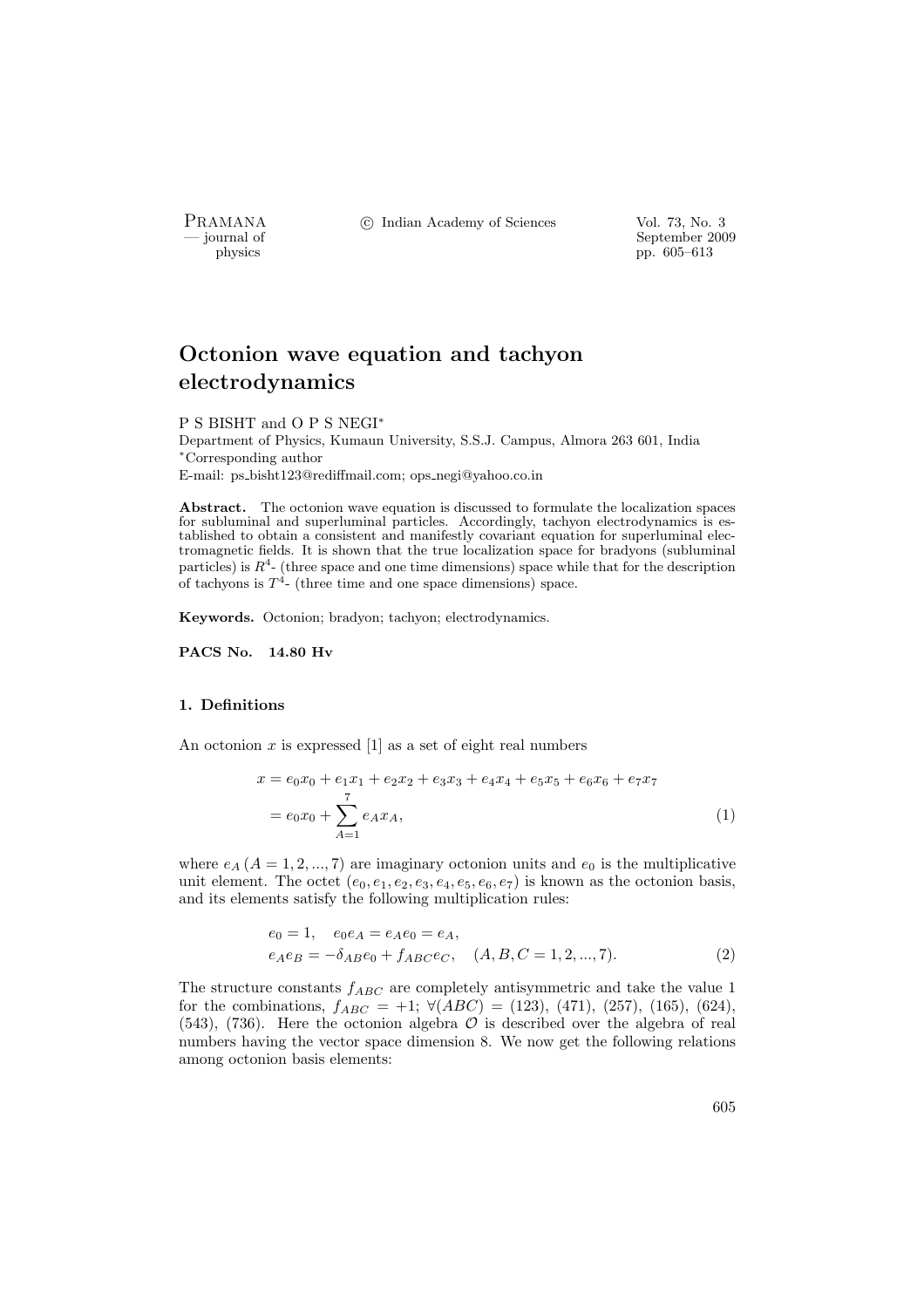$$
P S Bisht and O P S Negi
$$
  
\n
$$
[e_A, e_B] = 2f_{ABC}e_C; \quad \{e_A, e_B\} = -2\delta_{AB}e_0; \quad e_A(e_Be_C) \neq (e_Ae_B)e_C,
$$
\n(3)

where brackets  $[ , ]$  and  $\{ , \}$  are used respectively for commutation and the anticommutation relations while  $\delta_{AB}$  is the usual Kronecker delta-Dirac symbol. The octonion conjugate is defined as

$$
\bar{x} = e_0 x_0 - e_1 x_1 - e_2 x_2 - e_3 x_3 - e_4 x_4 - e_5 x_5 - e_6 x_6 - e_7 x_7
$$
  
=  $e_0 x_0 - \sum_{A=1}^{7} e_A x_A.$  (4)

The norm  $N(x)$  and inverse  $x^{-1}$  (for a nonzero x) of an octonion are respectively defined as

$$
N(x) = x\bar{x} = \bar{x}x = \sum_{\alpha=0}^{7} x_{\alpha}^{2}e_0,
$$
  

$$
x^{-1} = \frac{\bar{x}}{N(x)} \Longrightarrow xx^{-1} = x^{-1}x = 1.
$$
 (5)

The norm  $N(x)$  of an octonion x is zero if  $x = 0$ , and is always positive otherwise. It also satisfies the following property of a normed algebra:

$$
N(xy) = N(x)N(y) = N(y)N(x).
$$
\n(6)

## 2. Octonion wave equation

A lot of literature [2–6] has already been available on octonion wave equation. Accordingly, let us define the octonion differential operator D as

$$
D = \sum_{\mu=0}^{7} e_{\mu} D_{\mu}, \tag{7}
$$

where  $D_{\mu}$ s are described as the components of a differential operator in an eightdimensional representation. We describe a function of an octonion variable as

$$
\mathcal{F}(X) = \sum_{\mu=0}^{7} e_{\mu} f_{\mu}(X) = f_0 + e_1 f_1 + e_2 f_2 + e_3 f_3 + \dots + e_7 f_7, \tag{8}
$$

where  $f_{\mu}$ s are scalar functions. Since octonions are neither commutative nor associative, one has to be very careful to multiply the octonion either from left or from right in terms of regularity conditions [3]. As such, a function  $\mathcal{F}(X)$  of an octonion variable  $X = \sum_{\mu=0}^{7} e_{\mu} X_{\mu}$  is left regular at X if and only if  $\mathcal{F}(X)$  satisfies the condition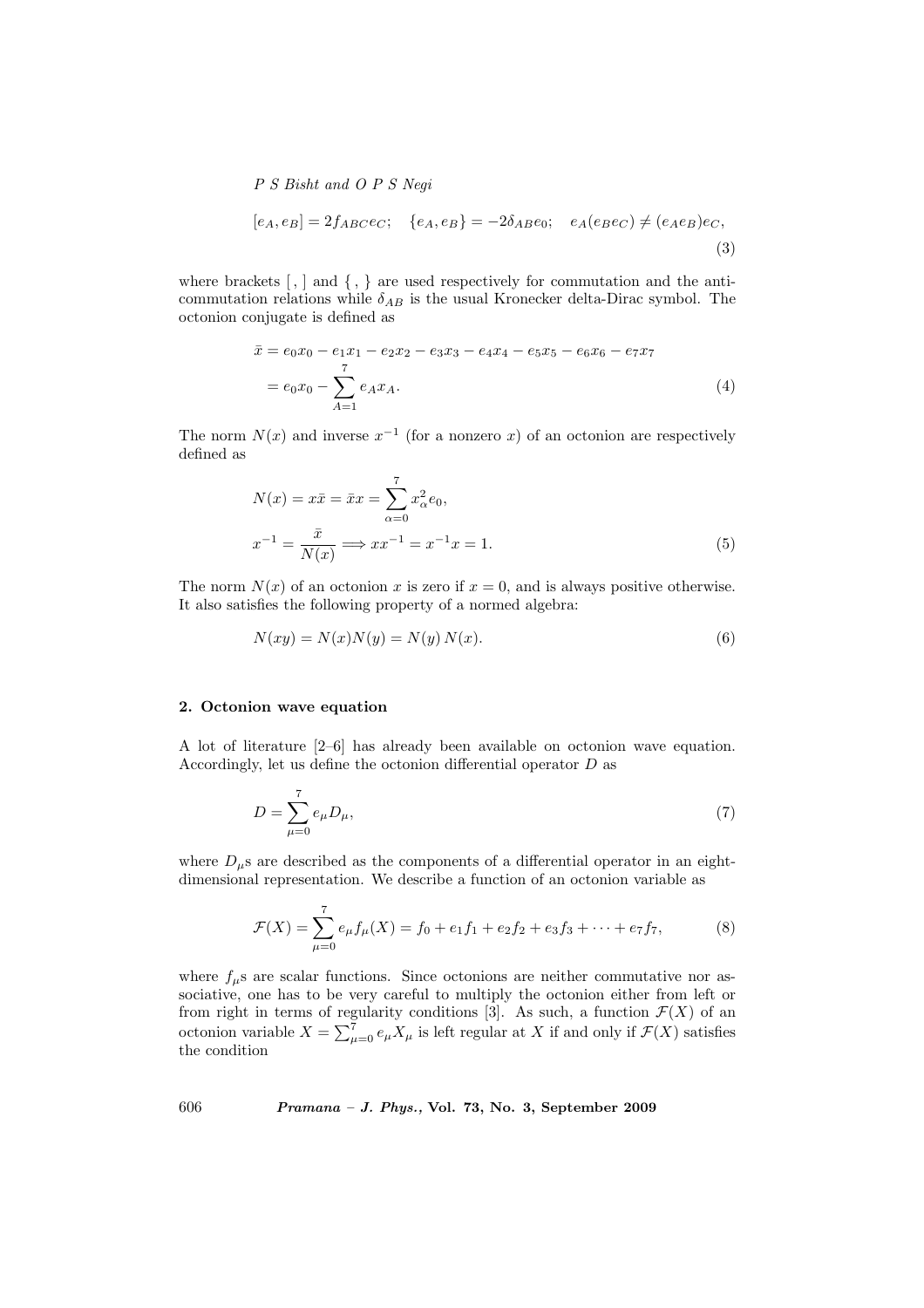Octonion wave equation and tachyon electrodynamics

$$
D\mathcal{F}(X) = 0.\tag{9}
$$

Similarly, a function  $G(X)$  is right regular if and only if

$$
G(X)\overleftarrow{D} = 0,\t\t(10)
$$

where  $G(X) = g_0 + g_1e_1 + g_2e_2 + \cdots + g_7e_7$ . Then we get

$$
D\mathcal{F} = I_0 + I_1e_1 + I_2e_2 + I_3e_3 + I_4e_4 + I_5e_5 + I_6e_6 + I_7e_7,
$$
\n(11)

where

$$
I_0 = \partial_0 f_0 - \partial_1 f_1 - \partial_2 f_2 - \partial_3 f_3 - \partial_4 f_4 - \partial_5 f_5 - \partial_6 f_6 - \partial_7 f_7,
$$
  
\n
$$
I_1 = \partial_0 f_1 + \partial_1 f_0 + \partial_2 f_3 - \partial_3 f_2 + \partial_6 f_5 - \partial_5 f_6 - \partial_7 f_4 + \partial_4 f_7,
$$
  
\n
$$
I_2 = \partial_0 f_2 + \partial_2 f_0 + \partial_3 f_1 - \partial_1 f_3 + \partial_4 f_6 - \partial_6 f_4 - \partial_7 f_5 + \partial_5 f_7,
$$
  
\n
$$
I_3 = \partial_0 f_3 + \partial_3 f_0 + \partial_1 f_2 - \partial_2 f_1 + \partial_6 f_7 - \partial_7 f_6 + \partial_5 f_4 - \partial_4 f_5,
$$
  
\n
$$
I_4 = \partial_0 f_4 + \partial_4 f_0 + \partial_3 f_5 - \partial_5 f_3 - \partial_2 f_6 + \partial_6 f_2 - \partial_1 f_7 + \partial_7 f_1,
$$
  
\n
$$
I_5 = \partial_0 f_5 + \partial_5 f_0 + \partial_1 f_6 - \partial_6 f_1 + \partial_7 f_2 - \partial_2 f_7 - \partial_3 f_4 + \partial_4 f_3,
$$
  
\n
$$
I_6 = \partial_0 f_6 + \partial_6 f_0 - \partial_1 f_5 + \partial_5 f_1 + \partial_2 f_4 - \partial_4 f_2 - \partial_3 f_7 + \partial_7 f_3,
$$
  
\n
$$
I_7 = \partial_0 f_7 + \partial_7 f_0 + \partial_1 f_4 - \partial_4 f_1 + \partial_2 f_5 - \partial_5 f_2 - \partial_6 f_3 + \partial_3 f_6.
$$
\n(12)

The regularity condition (9) may now be considered as a homogeneous octonion wave equation for octonion variables without sources. On the other hand, eq.  $(11)$ is considered as the inhomogeneous wave equation

$$
D\mathcal{F} = I,\tag{13}
$$

where  $I$  is again an octonion.

## 2.1 Localization spaces for subluminal and superluminal objects

Let us define an octonionic variable (respectively known as potential, differential operator and function variable) as the combination of two quaternion variables in the following manner [6]:

$$
\emptyset = \emptyset_a + e_7 \emptyset_b, \quad D = D_a + e_7 D_b, \quad F = F_a + e_7 F_b,\tag{14}
$$

where  $\emptyset_a$ ,  $\emptyset_b$ ,  $D_a$ ,  $D_b$ ,  $F_a$  and  $F_b$  are quaternion variables (respectively known as potential, differential operator and function variable) given by

$$
\vartheta_a = \vartheta_0 + e_1 \vartheta_1 + e_2 \vartheta_2 + e_3 \vartheta_3,\n\vartheta_b = \vartheta_7 + e_1 \vartheta_4 + e_2 \vartheta_5 + e_3 \vartheta_6,\nD_a = \partial_0 + e_1 \partial_1 + e_2 \partial_2 + e_3 \partial_3,\nD_b = \partial_7 + e_1 \partial_4 + e_2 \partial_5 + e_3 \partial_6,\nF_a = F_0 + e_1 F_1 + e_2 F_2 + e_3 F_3,\nF_b = F_7 + e_1 F_4 + e_2 F_5 + e_3 F_6.
$$
\n(15)

$$
Pramana - J. Phys., Vol. 73, No. 3, September 2009
$$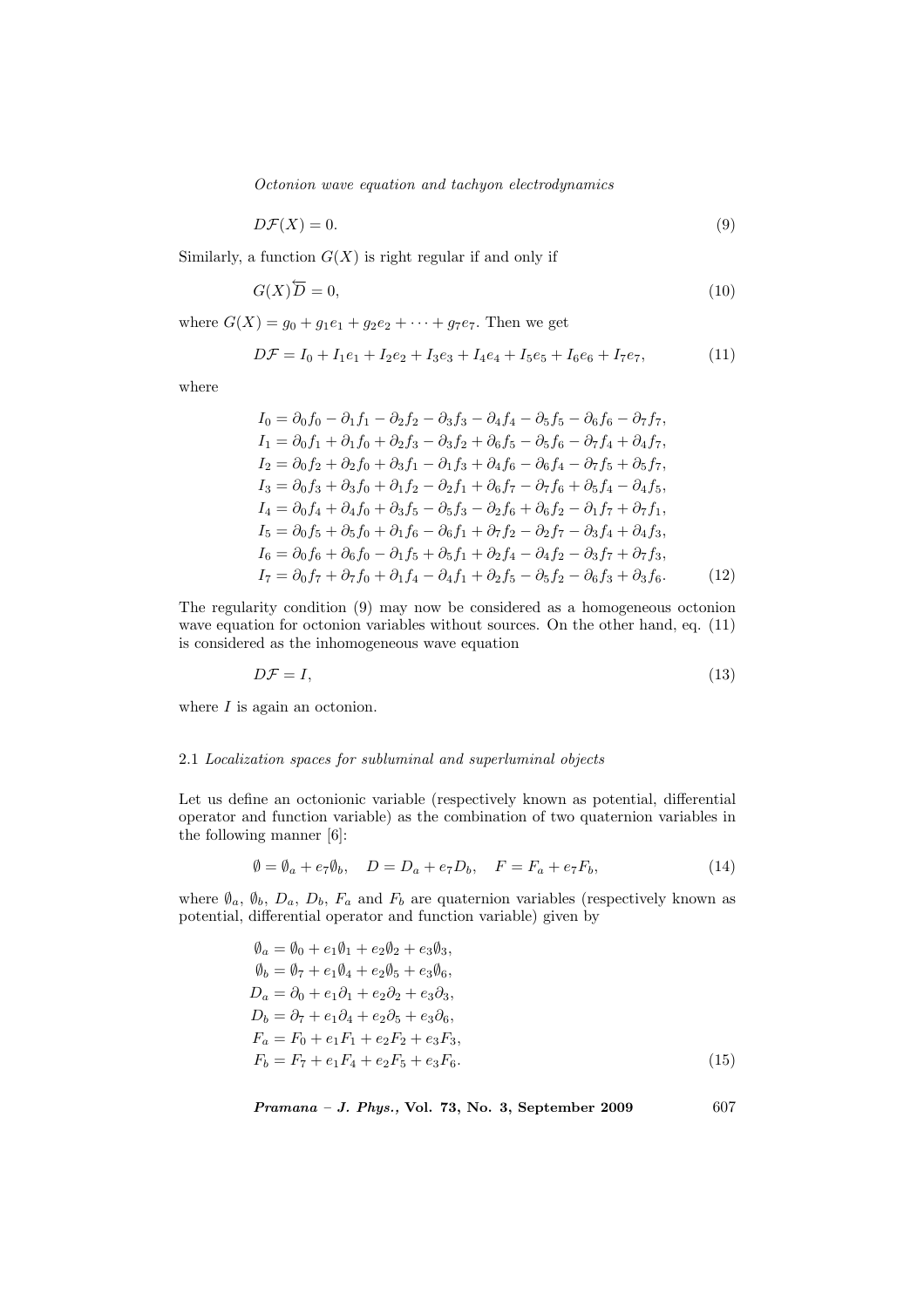# P S Bisht and O P S Negi

Here  $e_1, e_2$  and  $e_3$  are three quaternion units which satisfy the multiplication rule  $e_i e_k = -\delta_{jk} + \varepsilon_{jkl} e_l \quad \forall (j, k, l = 1, 2, 3).$  Accordingly, the octonion wave equation for a potential in terms of two quaternions is written as

$$
\bar{D}\emptyset = (\bar{D}_a - e_7 D_b)(\emptyset_a + e_7 \emptyset_b) = (\phi + e_7 \varphi) = F,\tag{16}
$$

where

$$
\phi = \bar{D}_a \emptyset_a + \emptyset_b \tilde{D}_b \n= (D_0 - D_1 e_1 - D_2 e_2 - D_3 e_3) \emptyset_a + \emptyset_b (\overleftarrow{D_7} - \overleftarrow{D_4} e_1 - \overleftarrow{D_5} e_2 - \overleftarrow{D_6} e_3), \n\bar{D}_a = D_0 - D_1 e_1 - D_2 e_2 - D_3 e_3, \n\tilde{D}_b = D_7 - D_4 e_1 - D_5 e_2 - D_6 e_3, \n\varphi = \overline{\tilde{D}}_a \emptyset_b - \emptyset_a D_b = D_a \emptyset_b - \emptyset_a D_b.
$$
\n(17)

As such, we may express the current equation in terms of two quaternions as

$$
DF = (D_a + e_7 D_b)(g + e_7 h) = S = s_a + e_7 s_b,
$$
\n(18)

where

$$
s_a = D_a g - h D_b = D_a \bar{D}_b \emptyset_a + \emptyset_b D_b \bar{D}_b,
$$
  
\n
$$
s_b = \tilde{D}_a h + g D_b = \bar{D}_a D_a \emptyset_b + \emptyset_b \bar{D}_b D_b.
$$
\n(19)

Thus  $S = s_a + e_7s_b$  is the octonion expression for a generalized current density.

The octonion (eight-dimensional) space is considered in terms of two quaternion (namely the external and internal four-dimensional) spaces. Let us assume the external four spaces as the usual Minkowski (or Euclidean)  $R^4 \Rightarrow M(1,3)$ -space (consisting of one time and three space coordinates), i.e. the localization space of bradyons [7] (particles travelling slower than light  $\rightarrow$  subluminal particles). Accordingly, we denote the internal four-dimensional space by  $T^4 \Rightarrow M(3,1)$ -space (consisting of three time and one space coordinates). This space has been [7] considered as the localization space of tachyons (particles travelling faster than light  $\rightarrow$  superluminal particles). Hence an eight-dimensional octonion space is described as the unified space containing both external  $R^4 \Rightarrow M(1,3)$  and internal  $T^4 \Rightarrow M(3,1)$  four-dimensional spaces, i.e. the unified localization space for nal  $I^* \Rightarrow M(\beta, I)$  four-dimensional spaces, i.e. the unified localization space for<br>bradyons and tachyons expressed as  $R^8 = R^4 \cup T^4$ . First quaternion variable of eq. (18) whose components are  $(x_0, x_1, x_2, x_3)$ , thus maps to four-dimensional space for bradyons  $\mathbb{R}^4 \simeq (t, \vec{r})$  with its coordinates  $(t, x, y, z)$ . Accordingly, the second quaternion variable whose components are  $(x_7, x_4, x_5, x_6)$  hence maps to four-dimensional space for tachyons  $T^4 \simeq (r, \vec{t})$  with its coordinates  $(r, t_x, t_y, t_z)$ . So, in the absence of the second quaternion, eq. (19) reduces to

$$
s_a = D_a \bar{D}_a \emptyset_a \Rightarrow \left(\frac{\partial^2}{\partial t^2} - \frac{\partial^2}{\partial x^2} - \frac{\partial^2}{\partial y^2} - \frac{\partial^2}{\partial z^2}\right) \phi = \Box(R)\phi,
$$
 (20)

which resembles the Cauchy–Feuter equation [8] of quaternion variables in  $R^4 \simeq$  $(t, \vec{r})$  space and thus describes the usual Maxwell equations of electromagnetic fields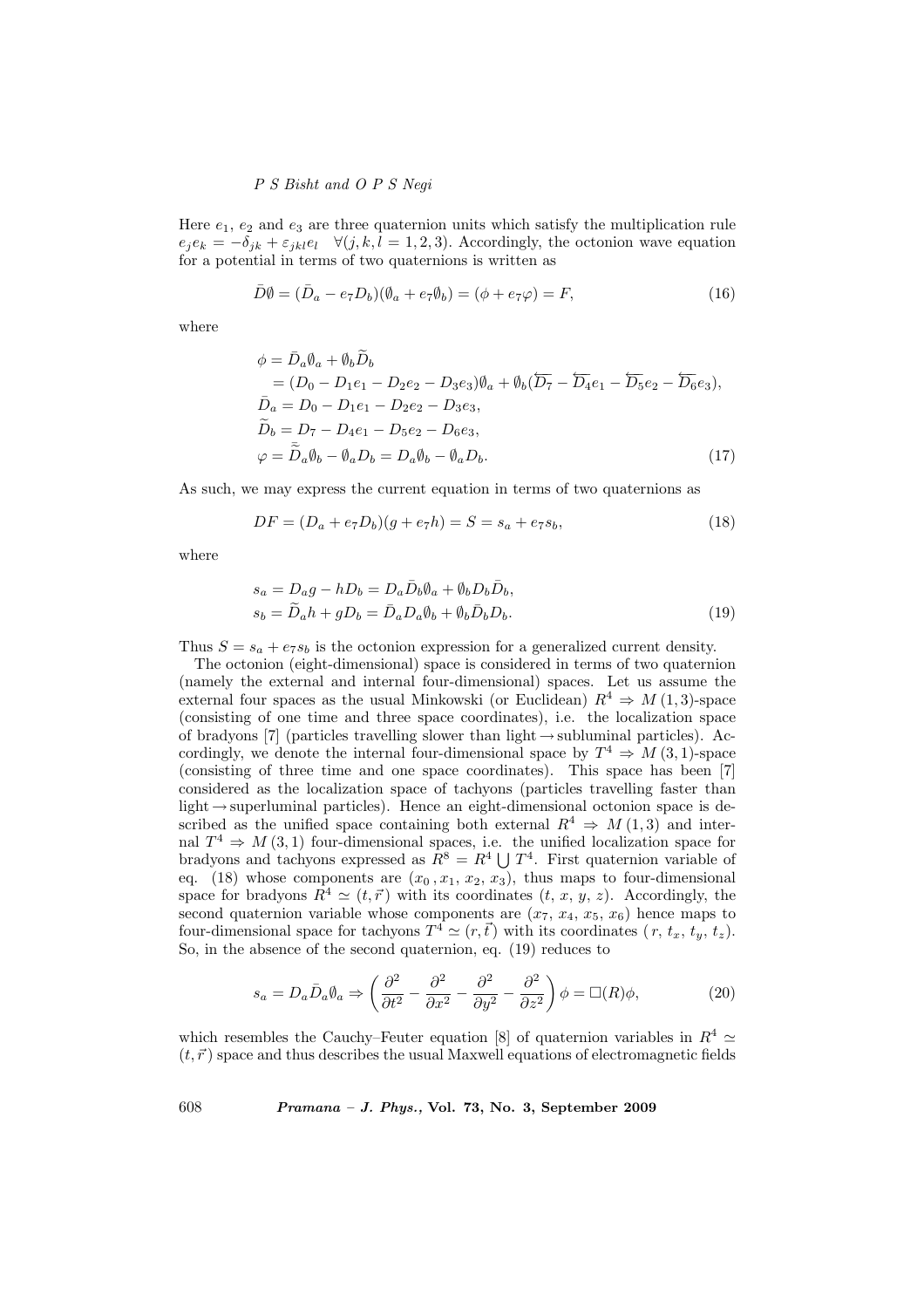#### Octonion wave equation and tachyon electrodynamics

in  $R^4$ -space. On the other hand, in the absence of the first quaternion, eq. (19) reduces to

$$
s_b = \emptyset_b \bar{D}_b D_b \Rightarrow \varphi \left( \frac{\partial^2}{\partial r^2} - \frac{\partial^2}{\partial t_x^2} - \frac{\partial^2}{\partial t_y^2} - \frac{\partial^2}{\partial t_z^2} \right) = \varphi \overleftarrow{\Box}(T), \tag{21}
$$

which also describes a Cauchy–Feuter equation of quaternion variables in  $T^4 \simeq (r, \vec{t})$ space and coincides with the Maxwell equations of superluminal photons  $[7]$  in  $T^4$ space.

#### 3. Split octonion wave equation

The split octonions [9] are a nonassociative extension of quaternions (or the split quaternions). They differ from octonions in the signature of the quadratic form. The split octonions  $[9]$  have signature  $(4, 4)$  whereas the octonions have positive signature (8, 0). The Cayley algebra of octonions over the field of complex numbers  $\mathbb{C}_{\mathbb{C}} = \mathbb{C} \otimes \mathbb{C}$  is visualized as the algebra of split octonions with basis elements  $u_0 = \frac{1}{2}(e_0 + ie_7), u_0^* = \frac{1}{2}(e_0 - ie_7), u_j = \frac{1}{2}(e_j + ie_{j+3}), u_j^* = \frac{1}{2}(e_j - ie_{j+3})$  $(j = 1, 2, 3; i = \sqrt{-1}$  as bi-valued (or bi-dimensional) representations of quaternion units  $e_0, e_1, e_2, e_3$ . An arbitrary split octonion A in terms of the following  $2 \times 2$ Zorn vector matrix realization [9] is

$$
A = au_0^* + bu_0 + x_i u_i^* + y_i u_i = \begin{pmatrix} a & -\vec{x} \\ \vec{y} & b \end{pmatrix},
$$
\n(22)

where  $(\star)$  is used for complex conjugation. The split octonion conjugation of eq. (22) is then described as

$$
\bar{A} = au_0 + bu_0^{\star} - x_i u_i^{\star} - y_i u_i = \begin{pmatrix} b & \vec{x} \\ -\vec{y} & a \end{pmatrix}.
$$
 (23)

The norm of A is defined as  $\overline{A}A = A\overline{A} = (ab + \vec{x} \cdot \vec{y})\hat{1}$  with  $\hat{1}$  as the unit matrix of order 2 × 2. Any four-vector  $A_\mu$  (complex or real) can equivalently be written in terms of the following Zorn matrix realization as

$$
Z(A) = \begin{pmatrix} x_4 & -\vec{x} \\ \vec{y} & y_4 \end{pmatrix}, \quad Z(\vec{A}) = \begin{pmatrix} x_4 & \vec{x} \\ -\vec{y} & y_4 \end{pmatrix}.
$$
 (24)

The split octonion differential operator D and its conjugate  $\bar{D}$  in terms of the  $2\times 2$ Zorn matrix realization are,

$$
D = \begin{pmatrix} \partial_4 & -\vec{\nabla} \\ \vec{\nabla}' & \partial'_4 \end{pmatrix}, \quad \bar{D} = \begin{pmatrix} \partial_4 & \vec{\nabla} \\ -\vec{\nabla}' & \partial'_4 \end{pmatrix}
$$
(25)

with the assumption that the primed variables are represented in internal  $T^4$ -space (i.e.  $(\partial_4; \vec{\nabla}')$  denote  $(x_7, x_4, x_5, x_6)$ ) whereas the unprimed variables are defined in external four-dimensional  $R^4$ -space (i.e.  $(\partial_4; \vec{\nabla})$  denote  $(x_0, x_1, x_2, x_3)$ ) parts of an octonion.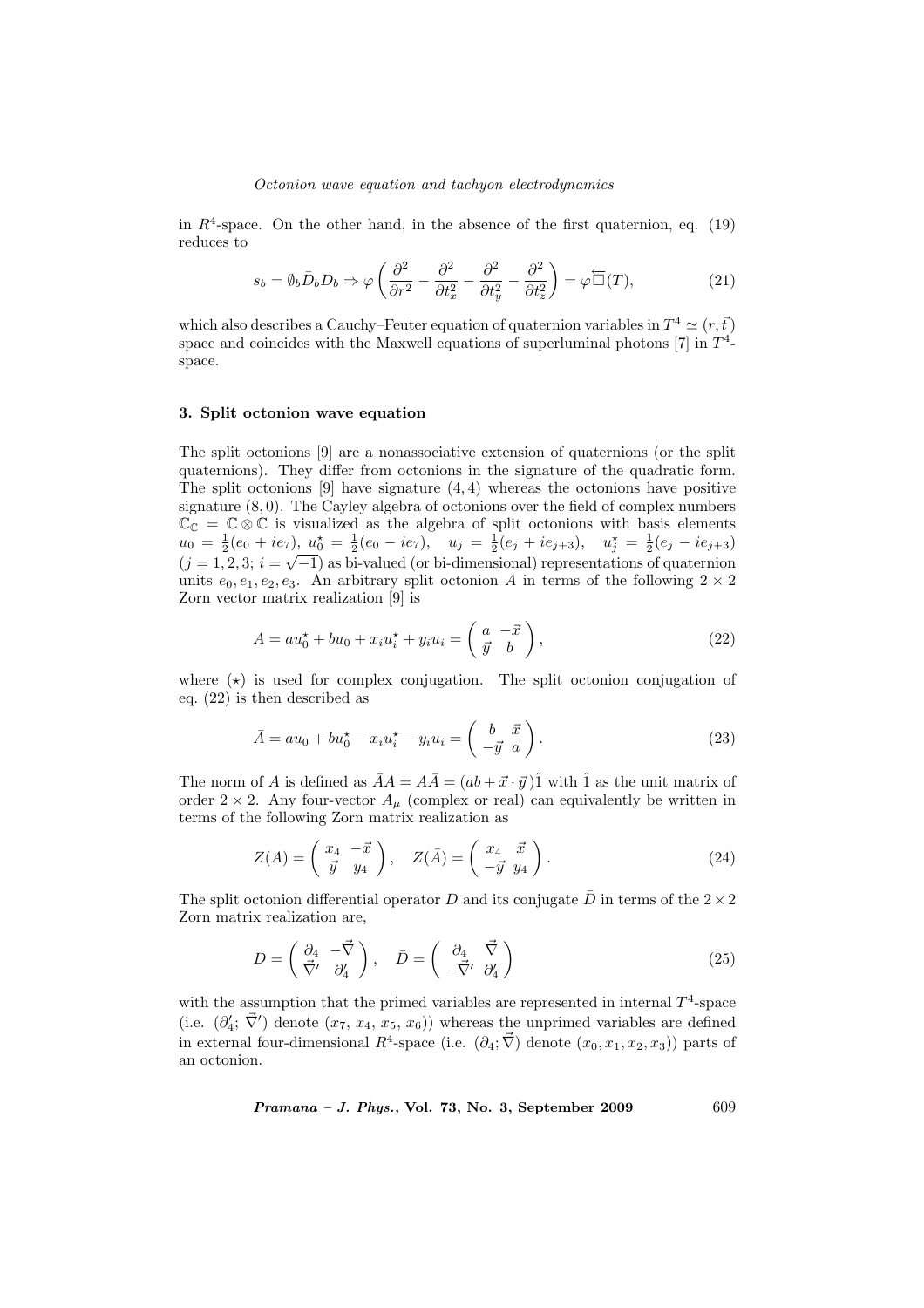# P S Bisht and O P S Negi

#### 3.1 Potential equation

Let us now write the the inhomogeneous octonion wave equation in its split form as

$$
\bar{D}\emptyset = \begin{pmatrix} \partial_4 A_4 + \vec{\nabla} \cdot \vec{A} & -(\partial_4 \vec{B} - \vec{\nabla} B_4 - \vec{\nabla} \times \vec{A}) \\ \partial_4' \vec{A} - \vec{\nabla}' A_4 - \vec{\nabla}' \times \vec{B} & \partial_4' B_4 + \vec{\nabla}' \cdot \vec{B} \end{pmatrix} = F, \quad (26)
$$

where

$$
F=\left(\begin{array}{cc} f_4 & -\vec{f} \\ \vec{f}' & f'_4 \end{array}\right), \quad \emptyset=\left(\begin{array}{cc} A_4 & -\vec{B} \\ \vec{A} & B_4 \end{array}\right)
$$

and

$$
f_4 = \partial_4 A_4 + \vec{\nabla} \cdot \vec{A} = 0, \quad f'_4 = \partial'_4 B_4 + \vec{\nabla}' \cdot \vec{B} = 0,
$$
  

$$
\vec{f} = \partial_4 \vec{B} - \vec{\nabla} B_4 - \vec{\nabla} \times \vec{A}, \quad \vec{f}' = \partial'_4 \vec{A} - \vec{\nabla}' A_4 - \vec{\nabla}' \times \vec{B},
$$
 (27)

with the assumption that  $A_{\mu} \equiv (A_4, \vec{A})$  and  $B_{\mu} \equiv (B_4, \vec{B})$  are being used respectively in internal and external spaces.

#### 3.2 Bradyonic case

Let us substitute  $B_4 \longmapsto A_4, \vec{B} \longmapsto \vec{A}$  in eqs (25)–(27) and correspondingly  $\partial_4 \longmapsto$  $\partial_4', \vec{\nabla} \longmapsto \vec{\nabla}'$  and we get

$$
\bar{D}\emptyset = F = \begin{pmatrix} \partial_4 A_4 + \vec{\nabla} \cdot \vec{A} & -(\partial_4 \vec{A} - \vec{\nabla} A_4 - \vec{\nabla} \times \vec{A}) \\ \partial_4 \vec{A} - \vec{\nabla} A_4 - \vec{\nabla} \times \vec{A} & \partial_4 A_4 + \vec{\nabla} \cdot \vec{A} \end{pmatrix}.
$$
 (28)

By imposing Lorentz gauge condition  $\partial_4 A_4 + \vec{\nabla} \cdot \vec{A} = \frac{\partial \theta_e}{\partial t} + \vec{\nabla} \cdot \vec{A} = 0$ , and using  $\vec{\psi} = \vec{E} - i \vec{\mathcal{H}} (i = \sqrt{-1}),$  we get

$$
-\partial_4 \vec{A} + \vec{\nabla} A_4 + \vec{\nabla} \times \vec{A} = -i\vec{E} + \vec{\mathcal{H}} = -i\,\vec{\psi}^{\star},\tag{29}
$$

and

$$
\partial_4 \vec{A} - \vec{\nabla} A_4 - \vec{\nabla} \times \vec{A} = i \vec{E} - \vec{\mathcal{H}} = i \,\overline{\psi^*},\tag{30}
$$

where we have used  $A_{\mu} \equiv (A_4, \vec{A}) = (\emptyset_e, \vec{A}), \vec{E} = -\frac{\partial \vec{A}}{\partial t} + \vec{\nabla} \emptyset_e$  and  $\vec{\mathcal{H}} = \vec{\nabla} \times \vec{A}$  along with the natural units  $c = \hbar = 1$ . So, we get the simple and compact forms of split octonion wave equations in the following manner:

$$
\bar{D}\emptyset = F = \begin{pmatrix} 0 & -i\,\overrightarrow{\psi^*} \\ i\,\overrightarrow{\psi^*} & 0 \end{pmatrix} \tag{31}
$$

and

$$
D\overline{\emptyset} = F' = \begin{pmatrix} 0 & i\overrightarrow{\psi^*} \\ -i\overrightarrow{\psi^*} & 0 \end{pmatrix}.
$$
 (32)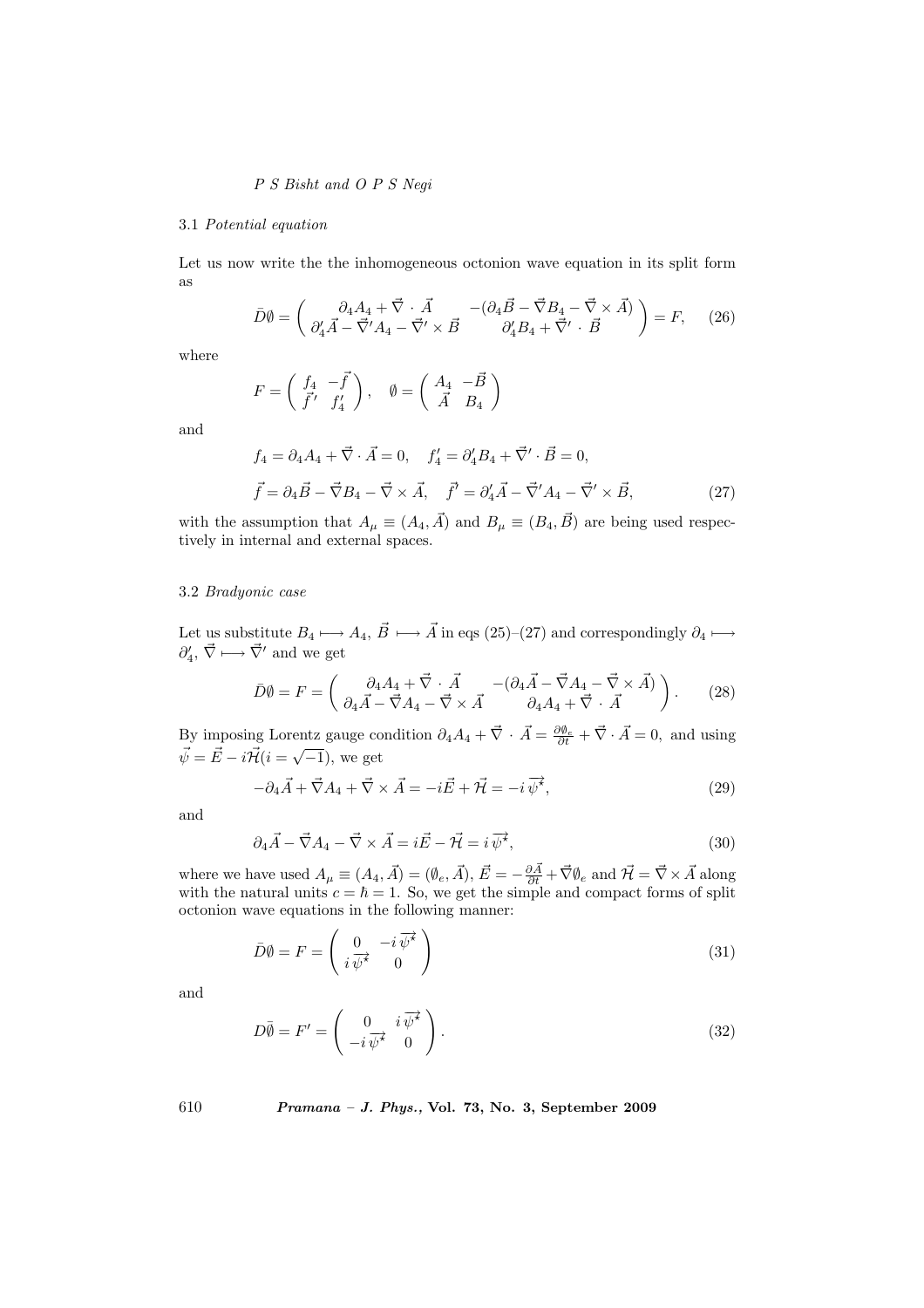## Octonion wave equation and tachyon electrodynamics

#### 3.3 Tachyonic case

By substituting  $A_4 \longmapsto B_4$ ,  $\vec{A} \longmapsto \vec{B}$  in eqs (25)–(27), we get the representation of  $T^4$ -space. Thus, we obtain

$$
\bar{D}\emptyset = F' = \begin{pmatrix} \partial'_4 B_4 + \vec{\nabla} \cdot \vec{B} & -(\partial'_4 \vec{B} - \vec{\nabla}' B_4 - \vec{\nabla}' \times \vec{B}) \\ \partial'_4 \vec{B} - \vec{\nabla} B_4 - \vec{\nabla}' \times \vec{B} & \partial'_4 B_4 + \vec{\nabla}' \cdot \vec{B} \end{pmatrix}.
$$
\n(33)

We get

$$
-\partial_4' \vec{B} + \vec{\nabla}' B_4 + \vec{\nabla}' \times \vec{B} = -i\vec{E}_t + \vec{H}_t = -i\vec{\psi}_T^{\vec{\chi}} \tag{34}
$$

and

$$
\partial_4' \vec{B} - \vec{\nabla} B_4 - \vec{\nabla}' \times \vec{B} = i \vec{E_t} - \vec{H_t} = i \vec{\psi_{\mathrm{T}}^*}.
$$
\n(35)

Here  $\overrightarrow{\psi_{\rm T}} = \overrightarrow{E_{\rm T}} - i \overrightarrow{H_{\rm T}}$  (*T* denotes tachyonic representations). Then eq. (33) reduces to

$$
F' = \begin{pmatrix} 0 & -i\overrightarrow{\psi_{\mathrm{T}}^*} \\ i\overrightarrow{\psi_{\mathrm{T}}^*} & 0 \end{pmatrix}.
$$
 (36)

Here also we have used the analogous Lorentz gauge condition in  $T<sup>4</sup>$ -space in order to maintain the structural symmetry between internal and external spaces. Equation (33) is the split octonion form of the field tensor  $F'_{\mu\nu} = \partial'_{\mu}B'_{\nu} - \partial'_{\nu}B'_{\mu}$ components which describe the electric and magnetic fields in  $T<sup>4</sup>$ -space. Similarly, we obtain

$$
D\overline{\emptyset} = F'_{\mathcal{T}},\tag{37}
$$

where

$$
F'_{\mathcal{T}} = \begin{pmatrix} 0 & i\overrightarrow{\psi_{\mathcal{T}}^*} \\ -i\overrightarrow{\psi_{\mathcal{T}}^*} & 0 \end{pmatrix}.
$$
 (38)

# 4. Field equation

Let us write the split octonion wave equation as

$$
DF = J,\tag{39}
$$

where  $J$  is the split octonion form of the current source density given by

$$
J = \begin{pmatrix} J_4 & -\vec{J} \\ \vec{J'} & J'_4 \end{pmatrix} . \tag{40}
$$

$$
Pramana - J. Phys., Vol. 73, No. 3, September 2009 \qquad \qquad 611
$$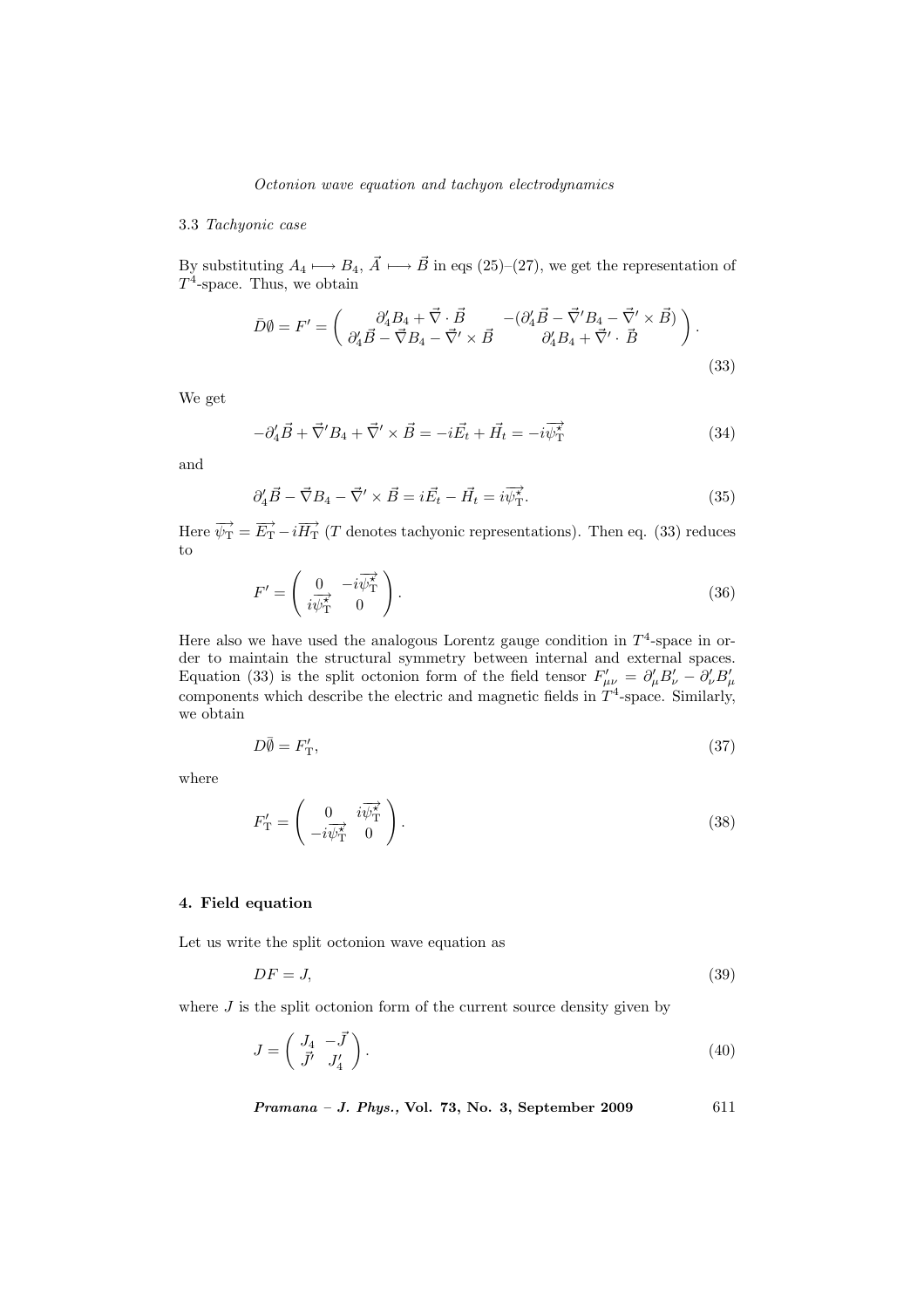# P S Bisht and O P S Negi

So, we get

$$
DF = \begin{pmatrix} \partial_4 f_4 - \vec{\nabla} \cdot \vec{f}' & -(\partial_4 \vec{f} + \vec{\nabla} f'_4 + \vec{\nabla}' \times f') \\ \partial'_4 \vec{f}' + \vec{\nabla}' f_4 + \vec{\nabla} \times \vec{f} & \partial'_4 f'_4 - \vec{\nabla}' \cdot \vec{f} \end{pmatrix}.
$$
 (41)

Comparing eqs  $(39)–(41)$ , we get

$$
J_4 = \partial_4 f_4 - \vec{\nabla} \cdot \vec{f}',
$$
  
\n
$$
J'_4 = \partial'_4 f'_4 - \vec{\nabla}' \cdot \vec{f},
$$
  
\n
$$
\vec{J} = \partial_4 \vec{f} + \vec{\nabla} f'_4 + \vec{\nabla}' \times \vec{f}',
$$
  
\n
$$
\vec{J}' = \partial'_4 \vec{f}' + \vec{\nabla}' f_4 + \vec{\nabla} \times \vec{f}.
$$
\n(42)

Let us discuss the following different cases of generalized field equation.

#### 4.1 Bradyonic (subluminal) case

For the description of bradyons, let us substitute  $B_4 \longmapsto A_4, \vec{B} \longmapsto \vec{A}, \partial_4' \longmapsto$  $\partial_4, \vec{\nabla}' \longmapsto \vec{\nabla}, \vec{f}' \longmapsto \vec{f}, f'_4 \longmapsto f_4 \text{ and } J'_4 \longmapsto J_4, \vec{J}' \longmapsto \vec{J}.$  Then we get

$$
D F
$$

$$
= \begin{pmatrix} \vec{\nabla} \cdot \vec{\mathcal{H}} + i \vec{\nabla} \cdot \vec{E} & i \frac{\partial \vec{\mathcal{H}}}{\partial t} + i \vec{\nabla} \times \vec{E} - \frac{\partial \vec{E}}{\partial t} + \vec{\nabla} \times \vec{\mathcal{H}} \\ -i \frac{\partial \vec{\mathcal{H}}}{\partial t} - i \vec{\nabla} \times \vec{E} + \frac{\partial \vec{E}}{\partial t} - \vec{\nabla} \times \vec{\mathcal{H}} & \vec{\nabla} \cdot \vec{\mathcal{H}} + i \vec{\nabla} \cdot \vec{E} \end{pmatrix} = J. \quad (43)
$$

## 4.2 Tachyonic (superluminal) case

In this, we may substitute  $A_4 \longmapsto B_4$ ,  $\vec{A} \longmapsto \vec{B}$ ,  $\partial_4 \longmapsto \partial'_4$ ,  $\vec{\nabla} \longmapsto \vec{\nabla}', \vec{f} \longmapsto$  $\vec{f}'$ ,  $f_4 \longmapsto f'_4$  and  $J_4 \longmapsto J'_4$ ,  $\vec{J} \longmapsto \vec{J}'$  and accordingly, we get

$$
DF' = \begin{pmatrix} J'_4 & -\vec{J}' \\ \vec{J} & J_4 \end{pmatrix} = J'. \tag{44}
$$

This equation is the split octonionic form of the Maxwell equation  $F_{\mu\nu} = J_{\mu}$  in  $T^4$ -space.

# 5. Conclusion

In order to interpret octonion wave equations in eight-dimensional space-time, here, we have made an attempt to discuss the compact and simpler forms of octonion field equations as the unified picture of equations of motion for particles carrying simultaneously subluminal (bradyonic) and superluminal (tachyonic) objects. Visualizing the external four spaces as the localization space for bradyons and the internal space